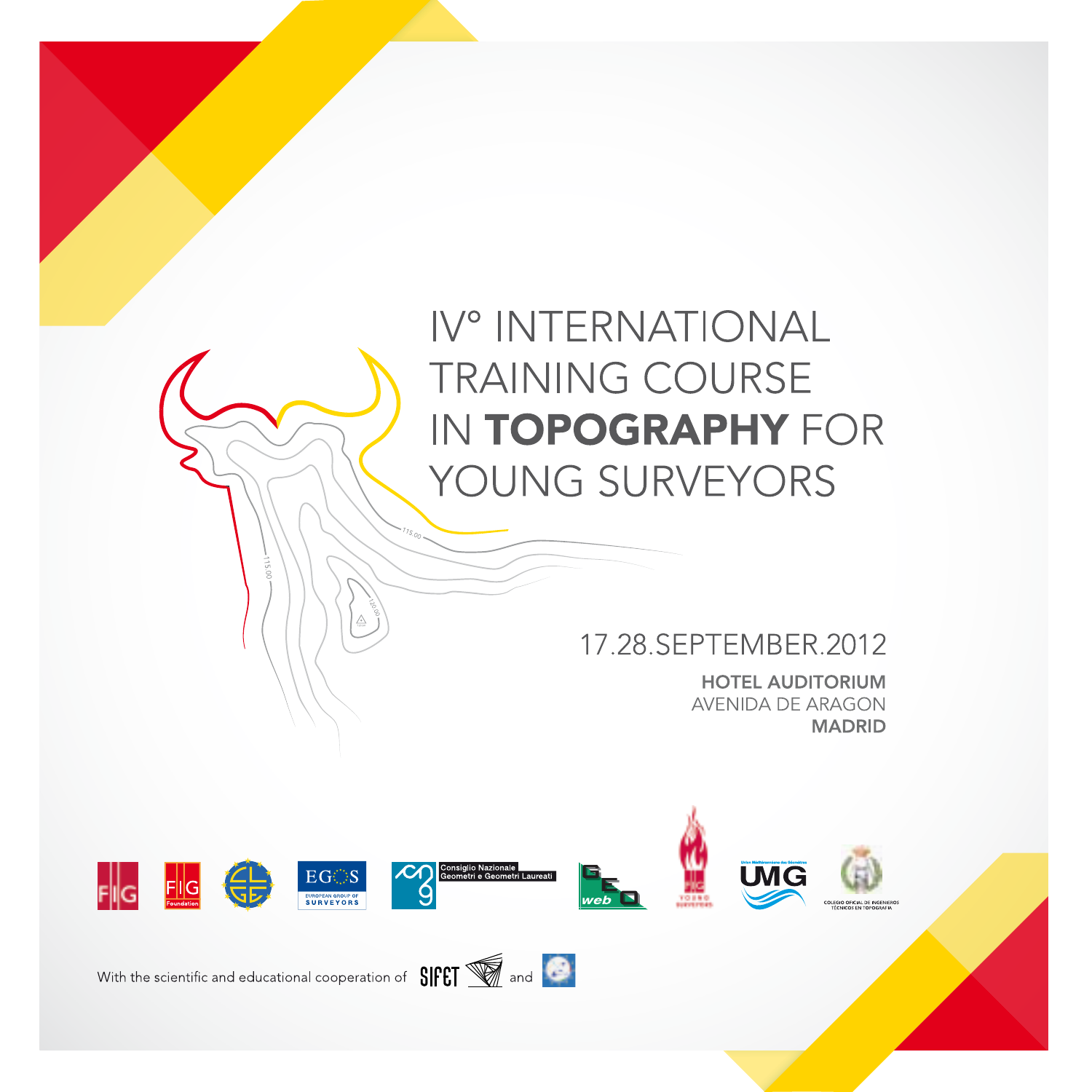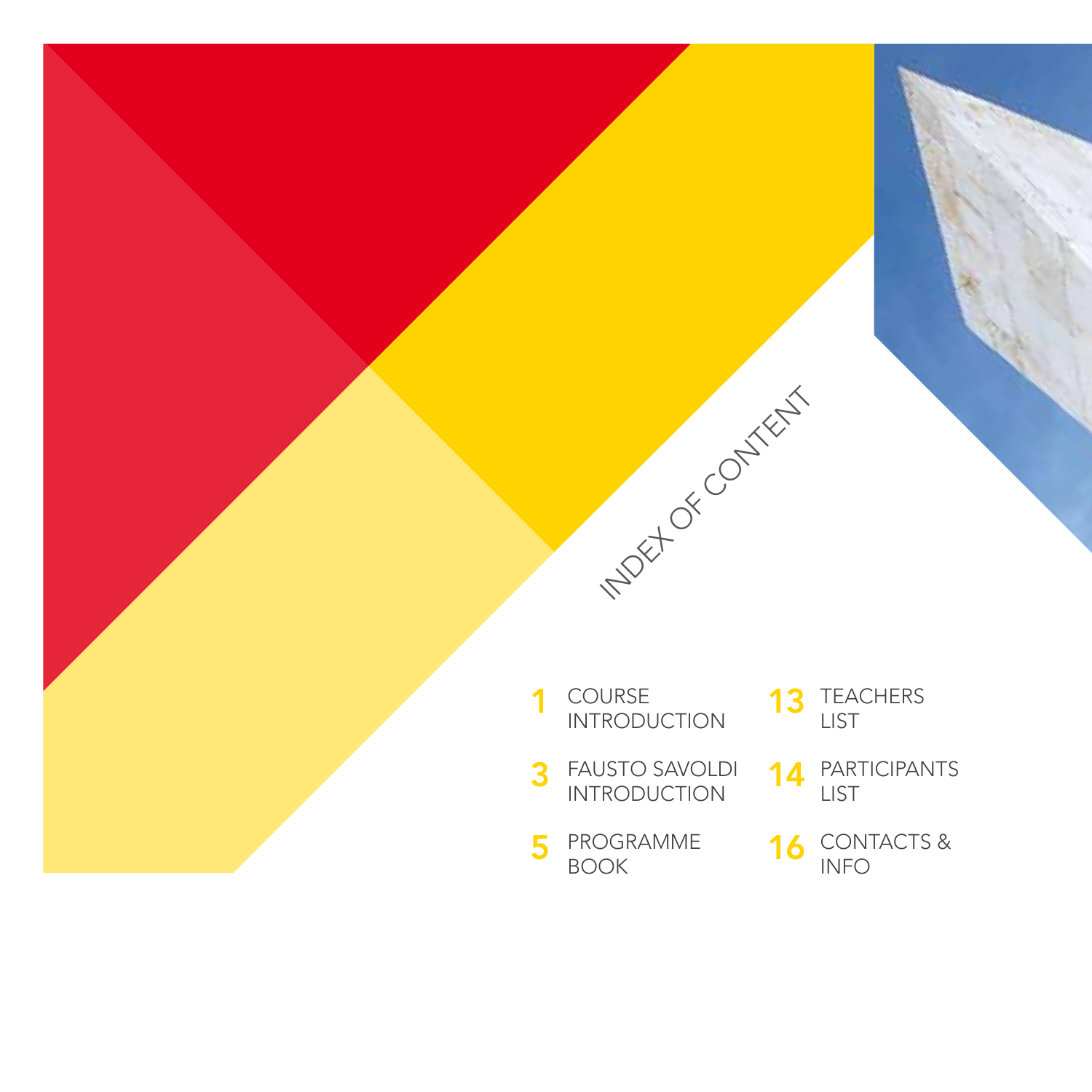OPENING MEETING

» STUTTGART+DRESDEN

MAIN MEETING ROOM »BADEN BADEN + POTSDAM

CLOSING CEREMONY » STUTTGART+DRESDEN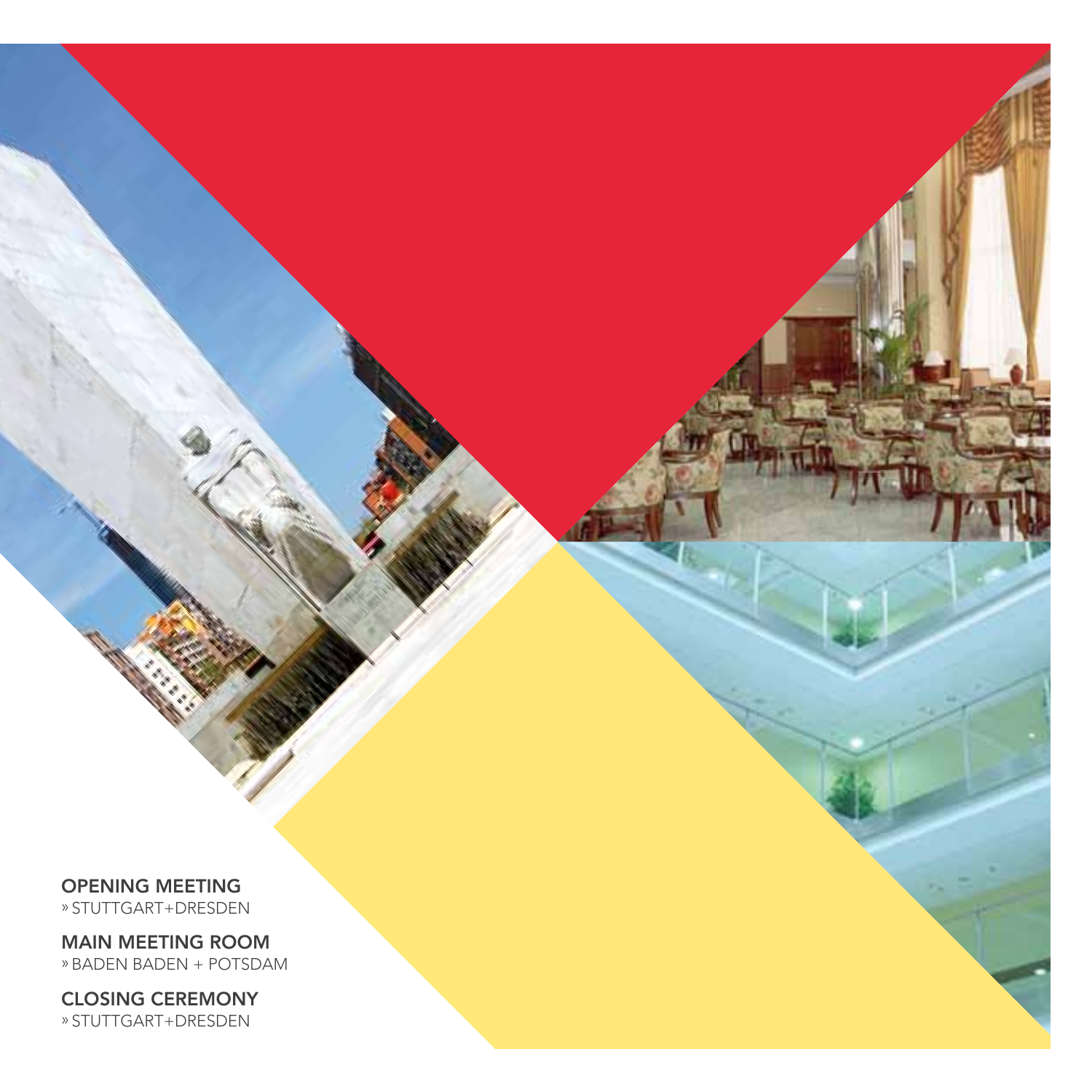The course, organized by the Consiglio Nazionale in cooperation with S.P.A. Geoweb, and with the local support of the Spanish Land Surveyor's Associations (C.O.I.T.T.), will take place in Madrid from 17th to 28th September 2012. It will be recognized by several important International and European Associations of Surveyors as FIG (International Federation of Surveyors), FIG Foundation, CLGE (Council of European Geodetic Surveyors), EGoS (European Group of Surveyors) and UMG (Mediterranean Union of Surveyors).

The Course founded in 2006 by CNGeGL Past President, Mr. Piero Panunzi, takes places usually every year in a different city in the world. In fact in 2006 and 2010 it was organized in Rome, in 2011 in Athens and this year in Madrid.

It will be addressed to European Young Surveyors and will be held in English language. The teachers involved in this event will be from Italy, Greece, Turkey, Spain, United Kingdom.

The participants will have their accommodation in single rooms in the venue hotel.

In order to take part in the Course all participants have to satisfy the following requirements:

- a) Age up to 35 years old;
- b) Good knowledge of English language;
- c) Expertise in the field of topography (curriculum)
- d) Non present in the previous courses;
- e) Moral and psycho-physical requirements that are valid to work in the Public Administration and to practise the free profession.

In this course are involved number 17 Countries (Albania, Belgium, China, Denmark, Estonia, Germany, Kosovo, Macedonia, Moldova, Morocco, Montenegro, Russia, Slovenia, Spain and Turkey), and Italy with 10 young representatives.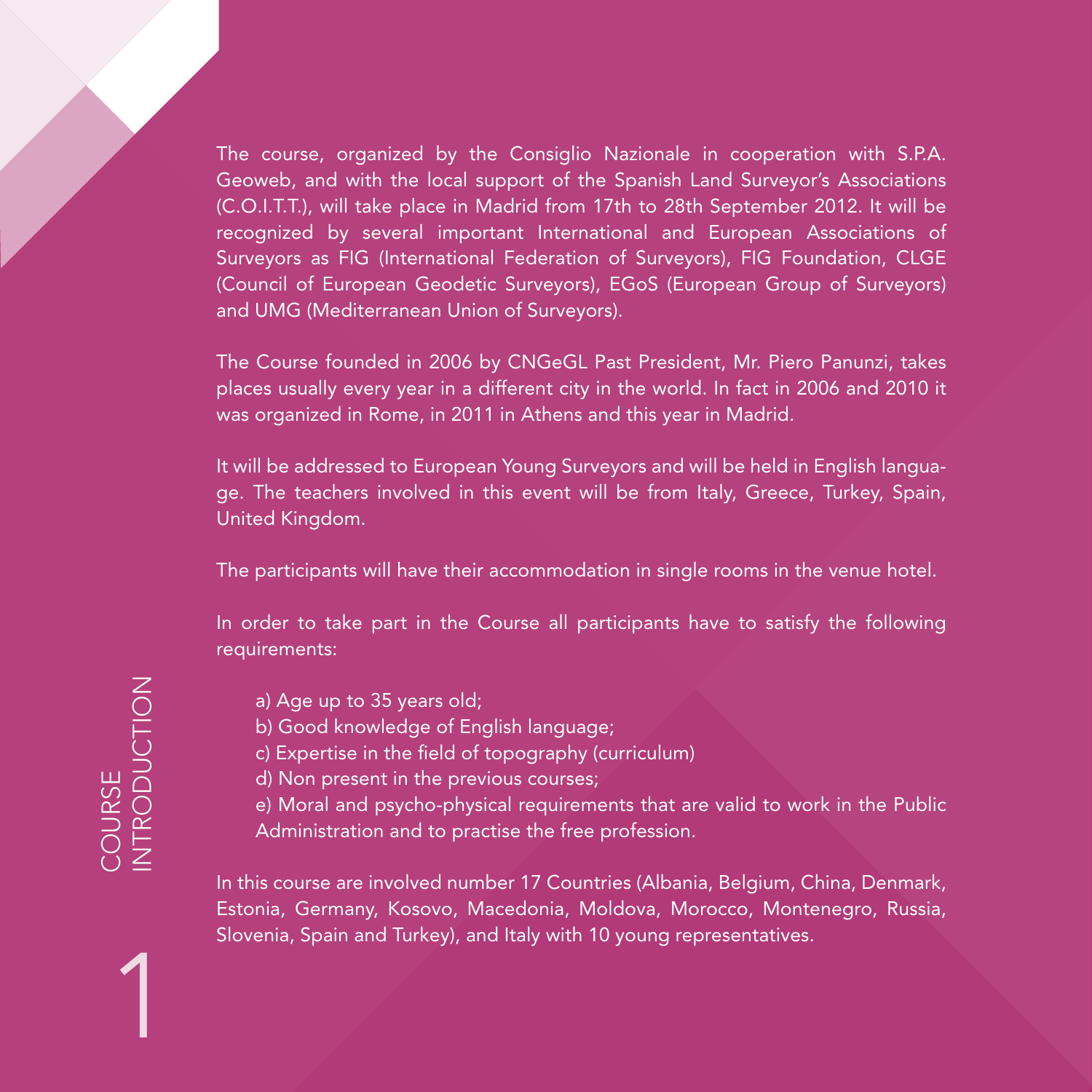For the first time we have the presence of 3 Chinese Young Surveyors, 1 German, 2 from Morocco and 1 from DEnmark.

All this gives us the certainty that our initiative is appreciated and is assuming a big international dimension.

At the Opening Ceremony there will be the presence of the FIG Foundation, represented by its President, Professor John Hohol, who represents in this occasion also FIG; Professor Jean-Yves Pirlot, President of CLGE, Professor Randolph Camilleri, President of EgoS, Professor Aziz Hilali, President of UMG, Prof. Nikos Zacharias, Vice-President of EgoS, and Ms Eva Maria Unger, representative of the Young Surveyors who met all together, for the first time, in Rome during the FIG Working Week 2012.

The local Association of Surveyors, represented by its President, Andres Diez Galilea, and by Prof. Pedro Ortiz – head of international affairs, and the local Authorities.

Dott. Enrico Rispoli, Secretary General of the Consiglio Nazionale Geometri e Geometri Laureati, Surveyor Bruno Razza, member of the Consiglio Nazionale and coming FIG Vice-President elected, Dott. Giuseppe Simeone, CEO of GEOWEB and Maria Scorza and Antonietta Nigro.

COURSE<br>NTRODUCTION INTRODUCTION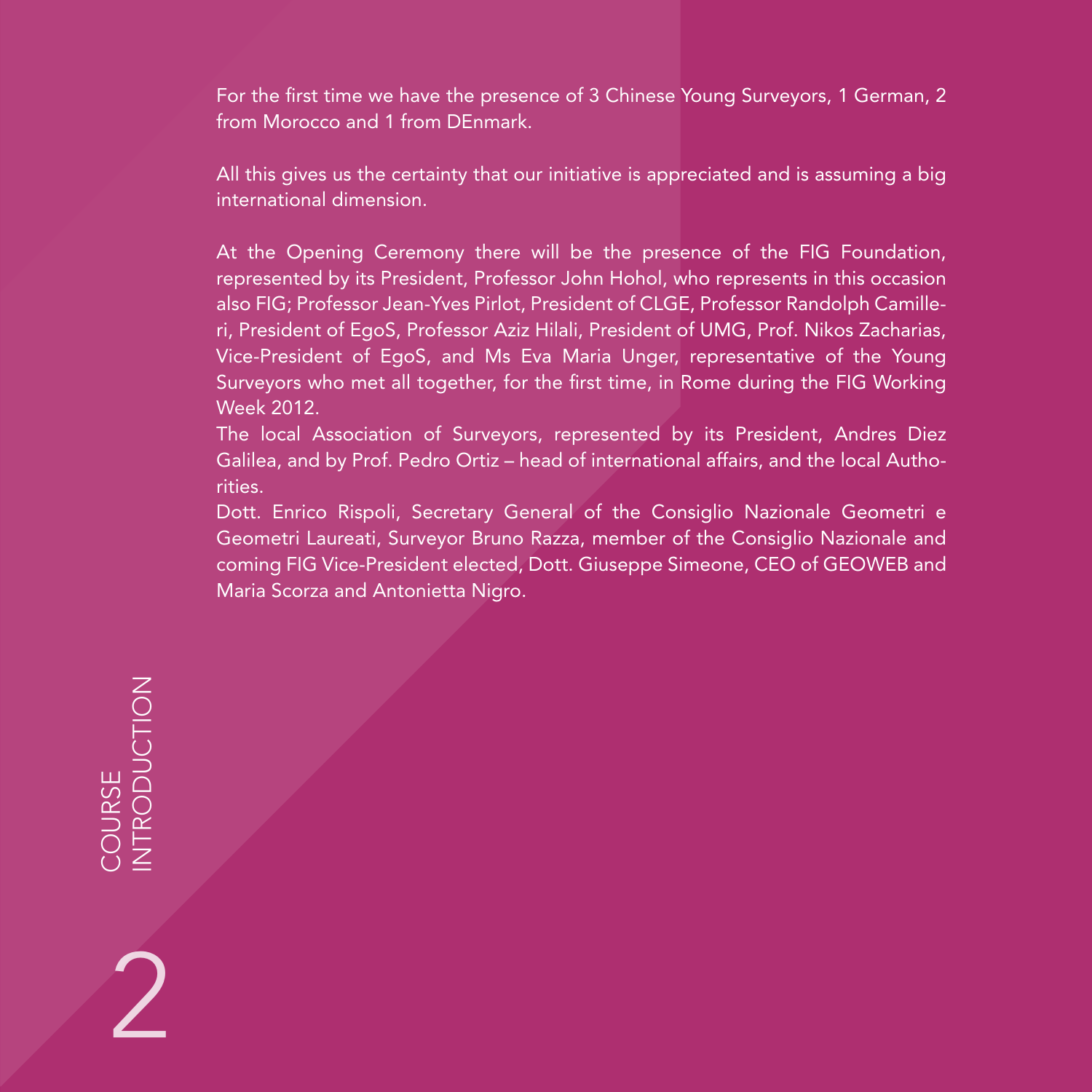

#### Dear Friends and Colleagues,

I am happy and honored to participate in the Opening Ceremony of the IV International Training Course for Young Surveyors in Topography with all of you.

This event has been strongly wanted by the Italian surveyors in full cooperation with the European and International Organizations (FIG – FIG Foundation –CLGE – EGoS – UMG and FIG Young Surveyors Network), and with the practical contribution of Geoweb S.p.a. Therefore I thank you to be present to take a few days and explore the themes of the topography and create between you strong reasons for contacts and for professional and cultural exchanges.

Today to govern the territory means to realize the serious problems and emergencies that our planet has to face in the short term: first the emergency population followed by that of climate change caused by global warming and emissions into the atmosphere of all sorts of pollutants.

3

The search for alternative and renewable sources of energy has become a necessity, especially in Countries, such as the European ones, which use most of their resources to buy energy produced by fossil substances destined, sooner or later, to run out. The collection and recycling of waste, as well as the storage and reuse of materials from the demolition of buildings, are in many regions of the world insurmountable problems if not previously planned and organized with specific projects. I speak of all these emergencies because somehow they are linked to the topography that can not only be considered as a means of representation of the territory but it has become more and more science data collection necessary for programming and for a sustainable management of the environment in which we

live.

It's true that everything starts with a fair and accurate representation of the physical territory, but this representation is used today as a tool to report any information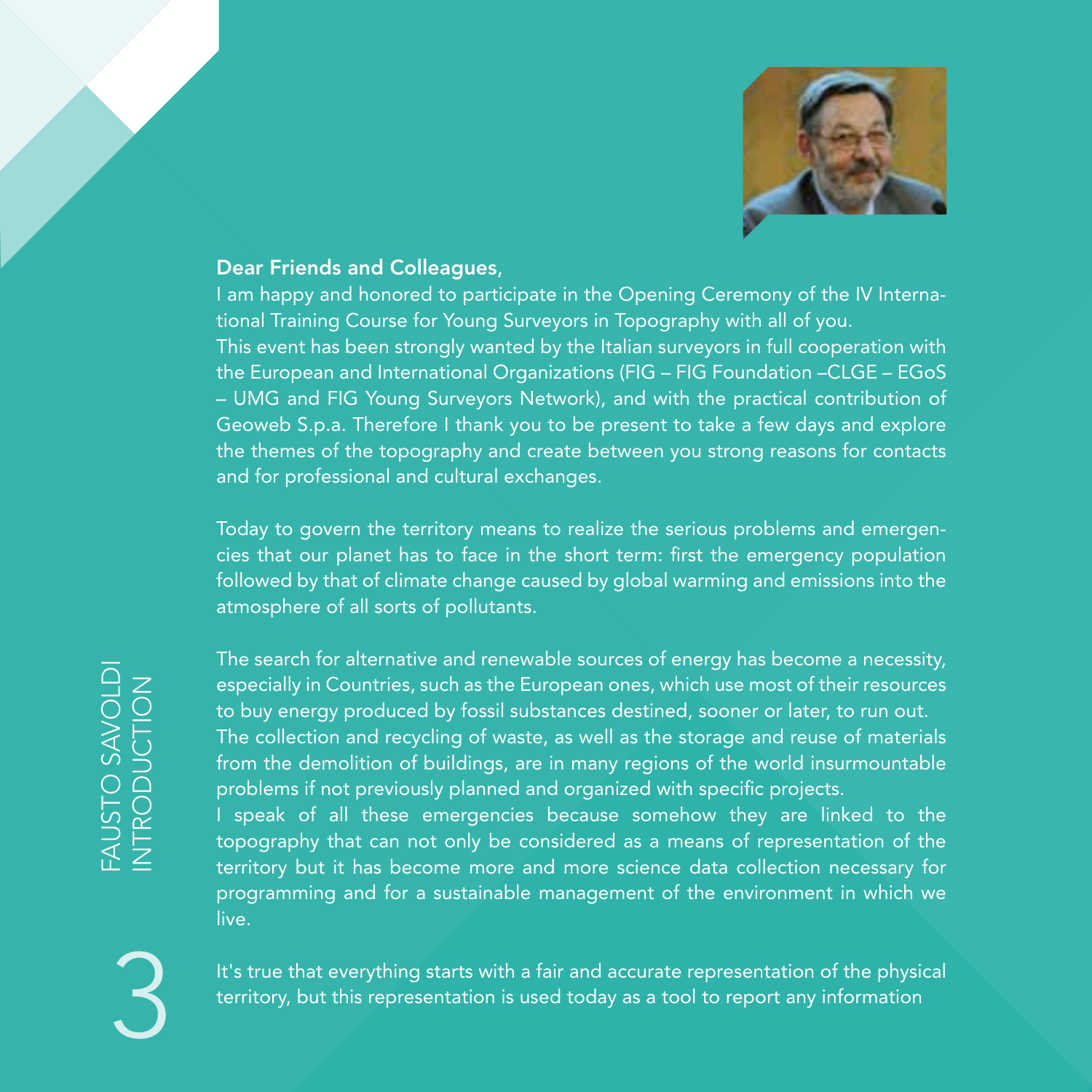regarding the climate, seismic risk, geo-morphological features and any other information concerning the life and population of a given territory. Also taking into account the data related to the culture, the traditions and the heritage and history of the population.

The topography, collection and organization of data, borders in information technology and is a key element for the final political and economic choices of all people. Every "measurement, every data, every representation of a detail is a piece in the big puzzle of the global cartography that we use to find our way, to meet each other, to effectively face the emergencies. In a word, to "live".

You all have chosen therefore an essential activity for an harmonious and sustainable development of our society. Of course not everything can be covered in this course whose main aim is to create excitement and curiosity even before specific skills which will then be developed in the operating structures of which you are a part in your respective countries.

The surveyors are known as tireless researchers, and they always need to have deep motivations to better serve the society in which they live. This is also the message that we want to come out starting from Madrid to reach all the peoples you represent today. Before the closing remarks and thanks, I inform you that the participants of the first three editions of this course (Rome 2006 and 2010, Athens 2011) are often in contact and form a group of other specializations on the matter.

I express the hope that at the end of this course you will be good friends and you will be part of the Young Surveyors Network of which Eva will inform you.

THE MUSTO SAVOLDI<br>
CONGER PROBUTE:<br>
THE MANGED PROBUTE:<br>
THE MANGED PROBUTE:<br>
CONGERN PROBUTE:<br>
CONGERN PROBUTE:<br>
CONGERN PROBUTE:<br>
A special thank to the Spanish colleagues, in particular to Prof. Ana Belen Bello and<br>
to A special thank to the Spanish colleagues, in particular to Prof. Ana Belen Bello and to Pedro Ortiz, who supported us in the organization of the course and for the hospitality and to all professors of the course for the teaching and knowledge they will transmit to you. I hope as well that you will find time to enjoy the hospitality of this wonderful Country and its people.

FAUSTO SAVOLDI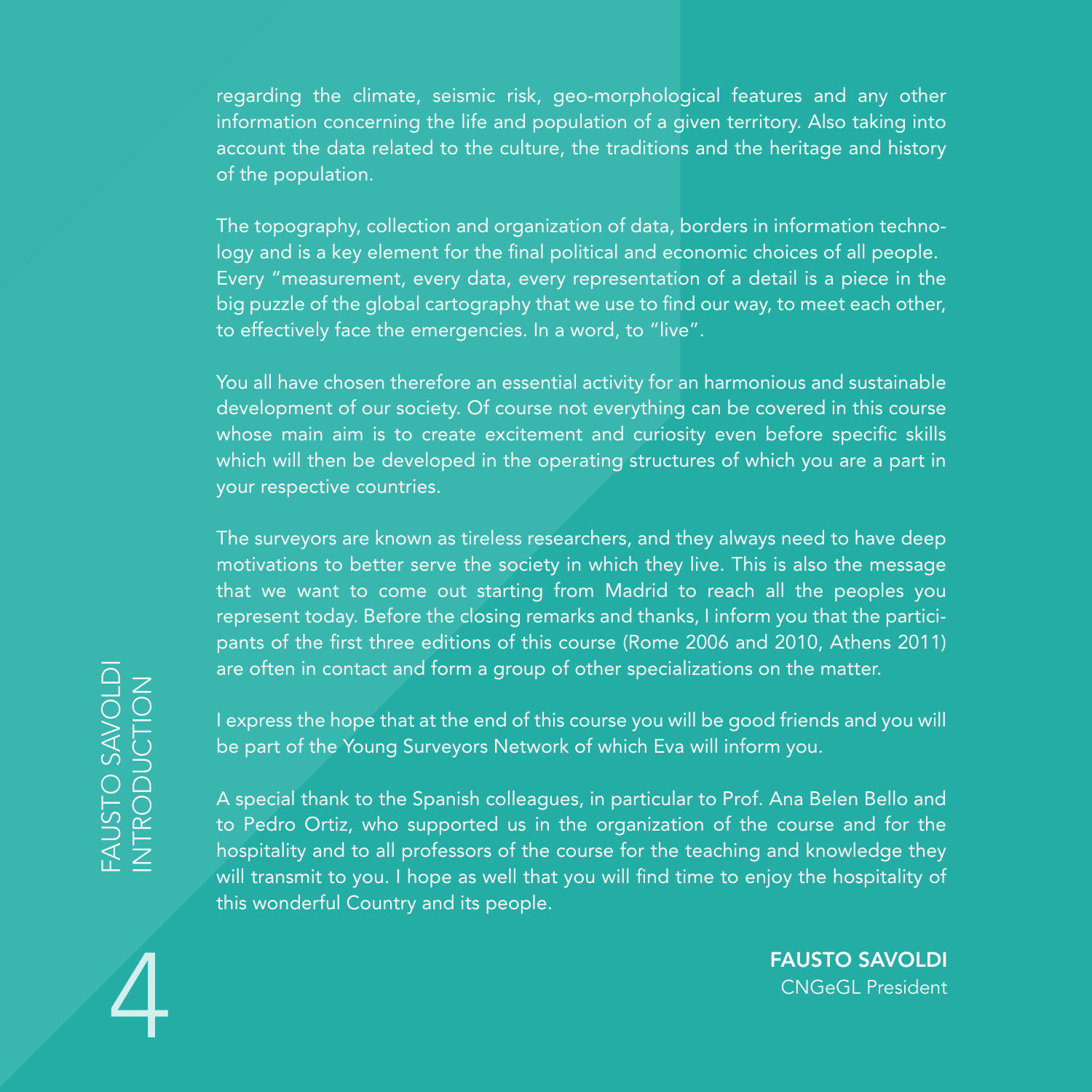# PROGRAMME BOOK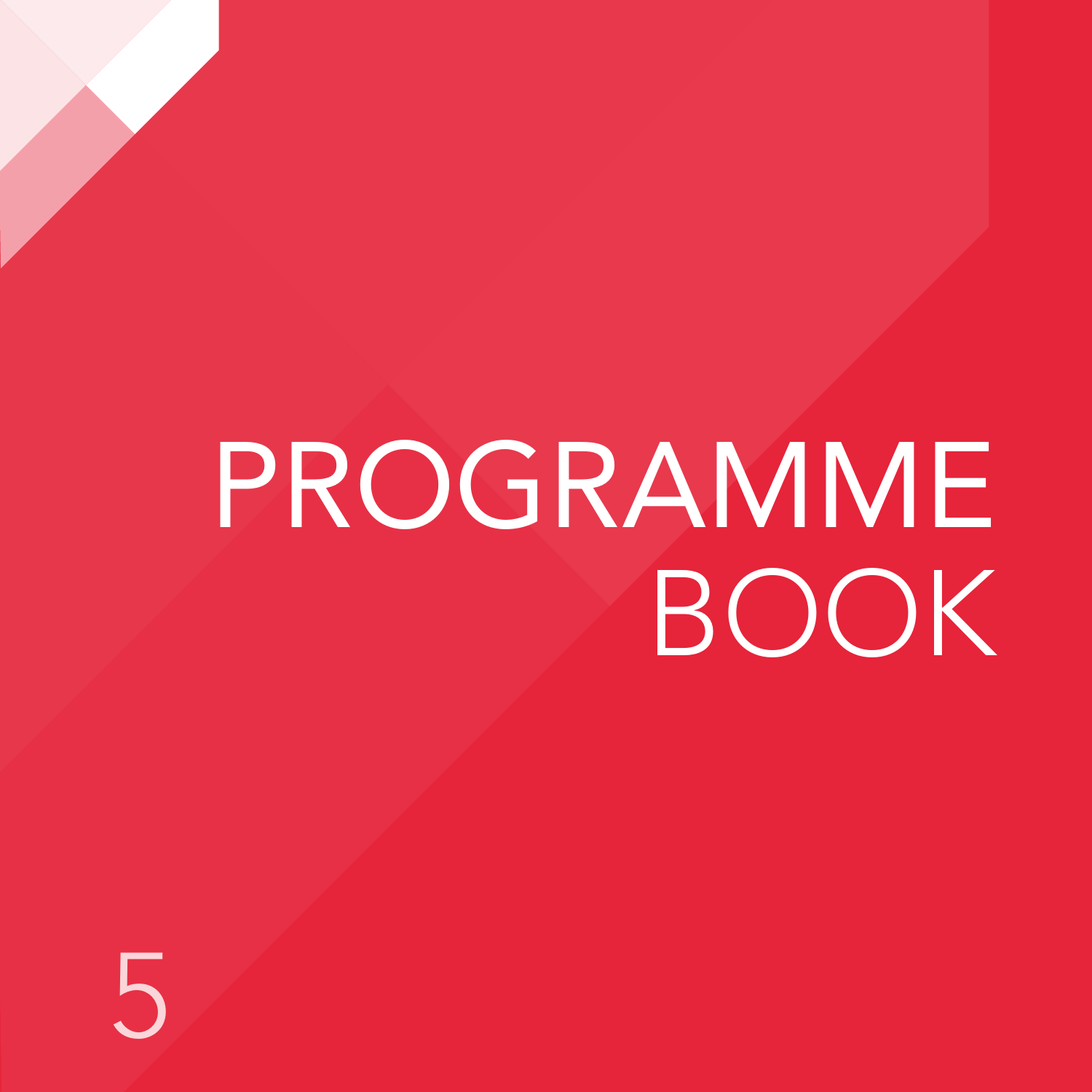## SUNDAY 16TH ARRIVAL OF PARTICIPANTS

## MONDAY 17TH

#### **MORNING**

Opening ceremony with speeches by the Spanish authorities and persons present, President of CNGeGL, Geoweb, FIG Foundation, CLGE, EgoS, UMG, COITT, Spanish Authorities, etc.

» OPEN CEREMONY LUNCH WITH AUTHORITIES

OPENING CEREMONY > 10:30

#### **AFTERNOON**

Topographical and geomatic surveys, with application of the various instruments and techniques

- $\circ$  15:00 16:30
- **PROF. ARTURO ZAZO**
- **16:30 16:45 COFFEE BREAK**

Production of orthoimage of big scale with the use of a simple digital camera on a UAV (Unarmed Aerial Vehicle) and applications

 $\odot$  16:45 - 18:15

PROF. NIKOS ZACHARIAS

## PROGRAMME PROGRAMME BOOK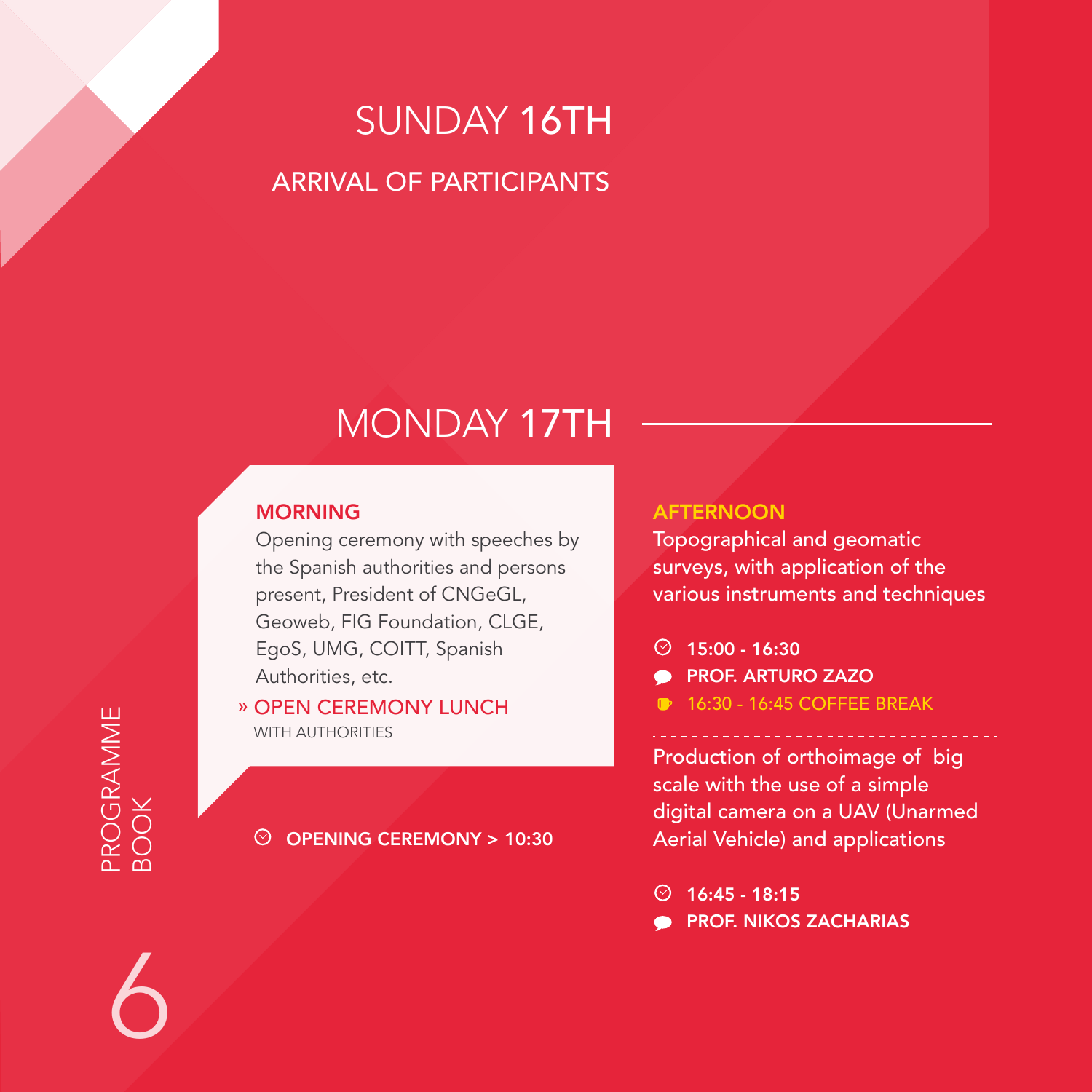## TUESDAY 18TH

#### **MORNING**

GNSS surveys, data processing and transformation, for the preparation of new digital mapping, assessment of the precision of GNSS survey, necessary transformations between geodetic reference systems

- $9:00 13:00$
- PROF. CELIK RAHMI NURHAN
- 10:30 10:45 COFFEE BREAK

## WEDNESDAY 19TH

#### **MORNING**

Deformation of GNSS signals, atmospheric effects on RTK applications

 $9:00 - 11:00$ 

- PROF. BIAGIO FORTE
- 11:00 11:15 COFFEE BREAK

Photogrammetric and LIDAR survey of artistic and heritage assets

11:15 - 13:15 PROF. FULVIO RINAUDO

#### **AFTERNOON**

Continuation of the morning lesson

- $\circ$  15:00 18:00
- PROF. CELIK RAHMI NURHAN
- **16:30 16:45 COFFEE BREAK**

#### **AFTERNOON**

Photogrammetric and LIDAR survey and Laser Scanner and 3D photogrammetric survey of artistic and heritage assets and preparation for the technical excursion about the topic of the lesson

- $\circ$  15:00 18:00
- PROF. FULVIO RINAUDO  $\bullet$ PROF. ANA BELÉN BELLO
- **16:30 16:45 COFFEE BREAK**

PROGRAMME PROGRAMME<br>BOOK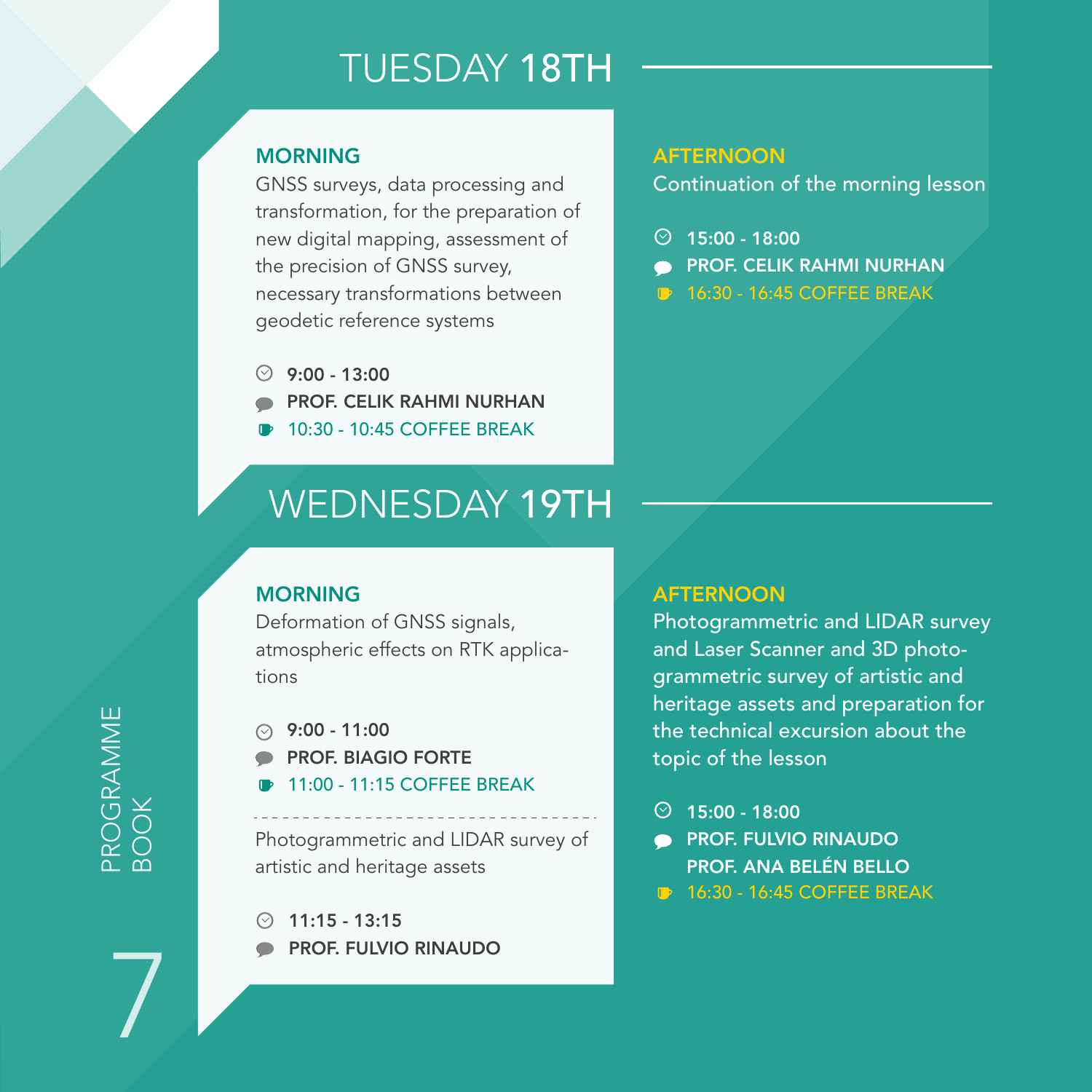## THURSDAY 20TH

#### **MORNING**

Practical survey about photogrammetric and LIDAR survey and Laser Scanner and 3D photogrammetric survey of artistic and heritage assets

- $9:00 13:00$
- PROF. ANA BELÉN BELLO

#### **AFTERNOON**

Results, discussions and comments on practical excursion of the morning

- $\circ$  15:00 18:00 PROF. ANA BELÉN BELLO
- 

## FRIDAY 21TH

#### MORNING

Photogrammetric and LIDAR survey

- $9:00 13:00$
- **PROF. DIEGO GONZALEZ** AGUILERA.

UNIVERSIDAD DE SALAMANCA

10:30 - 10:45 COFFEE BREAK

## SATURDAY 22TH

#### MORNING

Visit to the Royal Observatory Museum

 $9:00 - 13:00$ 

**AFTERNOON** 

 $\odot$  15:00 - 18:00

AGUILERA.

Methods, opportunities and experience of aerial

PROF. DIEGO GONZA

UNIVERSIDAD DE SALAMANTE **16:30 - 16:45 COFFEE BREAKING** 

PROF. ANA BELÉN BEI

## PROGRAMME PROGRAMME<br>BOOK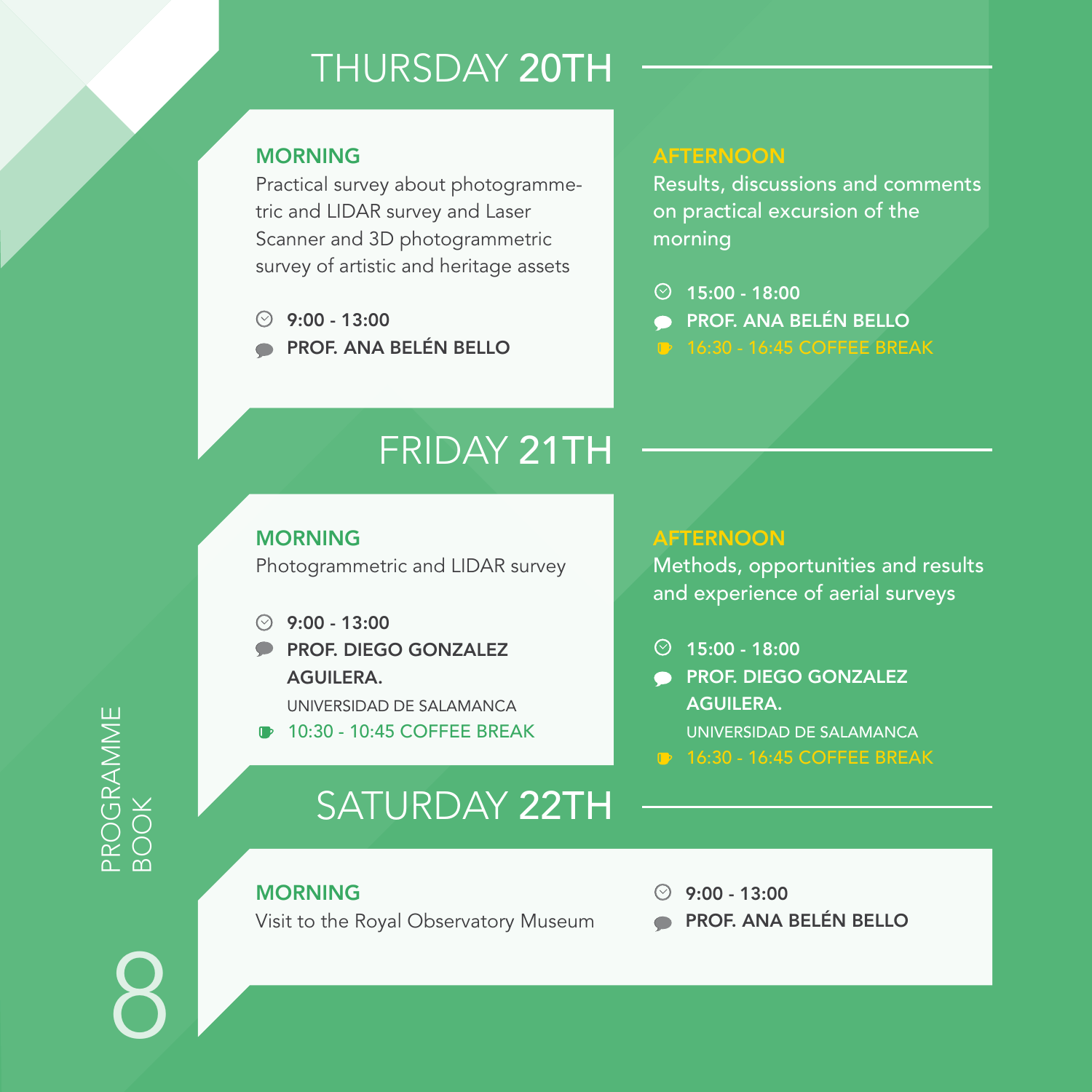### SUNDAY 23TH

#### OPTIONAL TOUR: TOLEDO THE BEAUTIFUL IMPERIAL CITY-MUSEUM

The beautiful imperial city-museum of Toledo "World Heritage City" is located 70 kn away from Madrid. It is one of the oldest towns in Europe, called "city of the three cultures", since Christians, Muslims and Jews lived together. Its genuine Spanish buildings include almost all the periods in the history (Arab, Gothic, Mudejar, Renaissance and Baroque style). Here lived the great painter El Greco in the XVI century

#### **>> PRICE PER PERSON** FROM 50,00 €

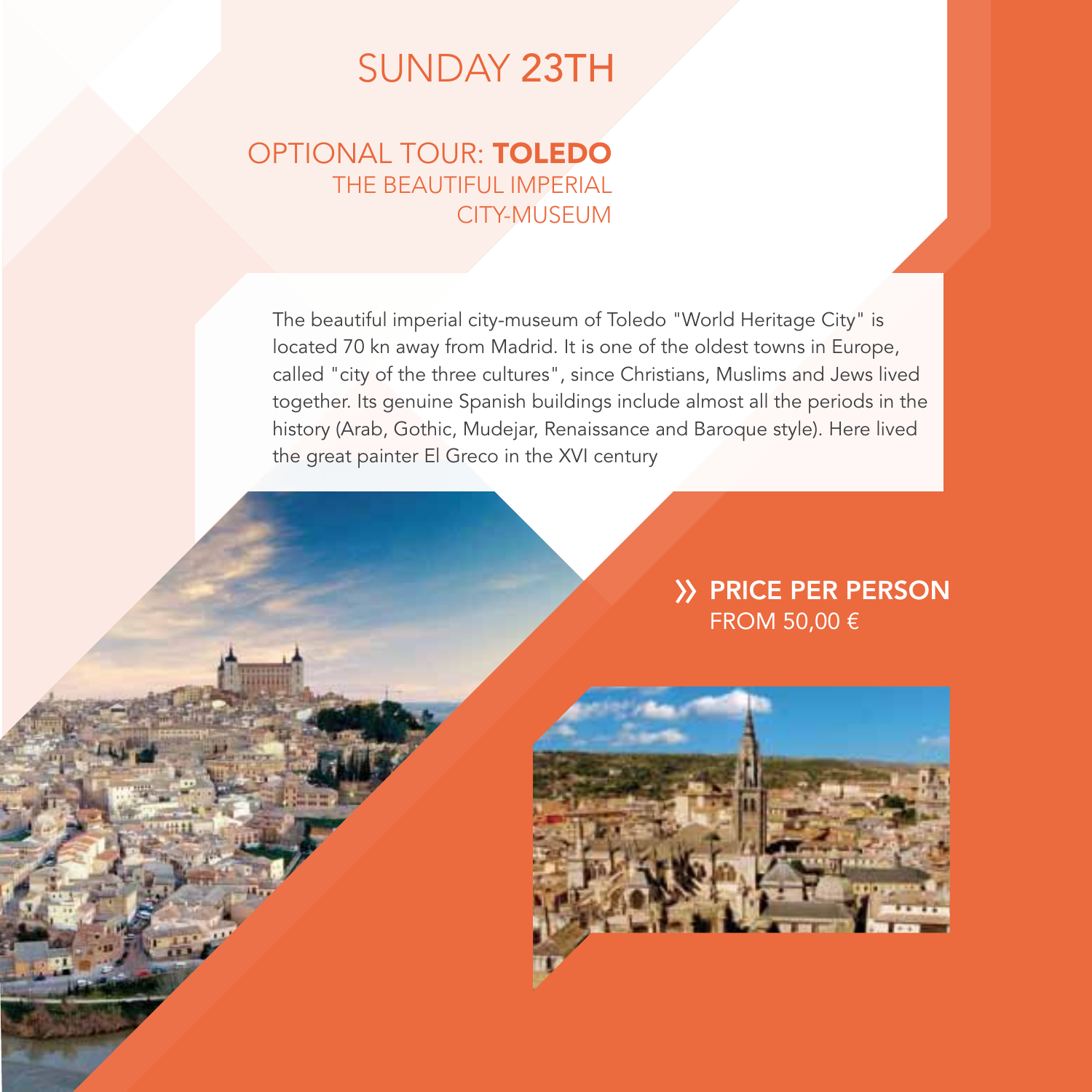## MONDAY 24TH

#### **MORNING**

Geo-referencing of cadastral maps

- $9.00 11.00$
- PROF. GIANNI ROSSI
- 11:00 11:15 COFFEE BREAK

EU Directive: Inspire (Infrastructure of Spatial Information in Europe) and SDI (Spatial Data Infrastructure)

- $\odot$  11:15 13:15
- ALEJANDRO GUINEA

## TUESDAY 25TH

#### **MORNING**

Practical Surveys about GNSS survey

 $9:00 - 13:00$ 

PROF. ARTURO ZAZO

#### **AFTERNOON**

Preparation for the practical survey about GNSS survey

- $\odot$  15:00 18:00
- **PROF. ARTURO ZAZO**
- **16:30 16:45 COFFEE BREAK**

#### **AFTERNOON**

Results, discussions and comments about the practical surveys of the morning

- $\odot$  15:00 18:00
- **PROF. ARTURO ZAZO**
- **16:30 16:45 COFFEE BREAK**

PROGRAMME PROGRAMME<br>BOOK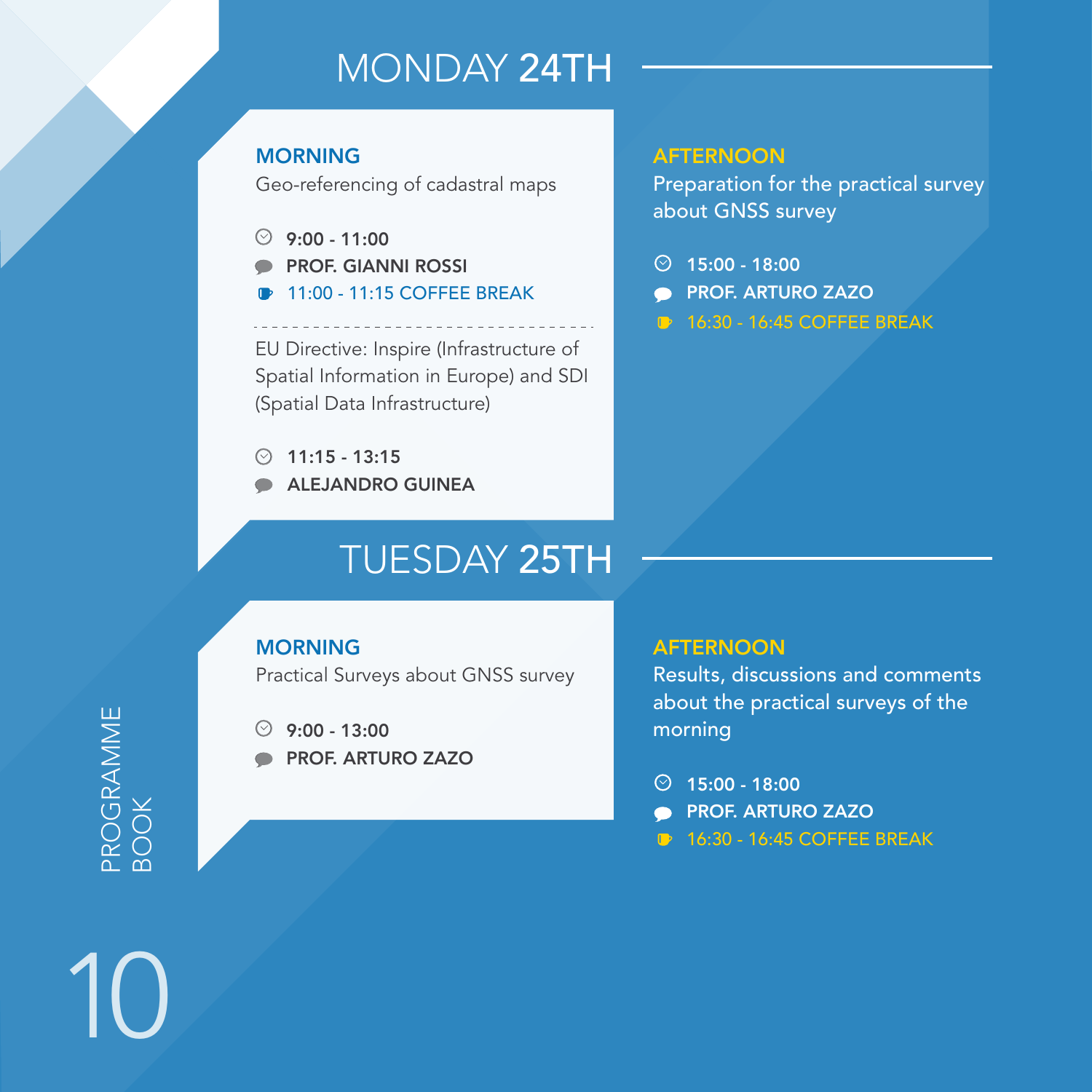## WEDNESDAY 26TH

#### **MORNING**

Remote Sensing, geographic information system (GIS) and (SIT), geo-referenced data survey

- $9:00 13:00$
- PROF. ALEJANDRO GUINEA
- 10:30 10:45 COFFEE BREAK

#### **AFTERNOON**

Web GIS, delivery and publication of geographic data for social, urban and regional planning and management

- $915:00 18:00$
- PROF. ALEJANDRO GUINEA  $\blacksquare$
- **16:30 16:45 COFFEE BREAK**

## THURSDAY 27TH

#### **MORNING**

Structural monitoring and soil deformation survey, techniques, opportunities and results which may be obtained

- ⊙  $9:00 - 13:00$
- PROF. ALESSANDRO CAPRA
- 10:30 10:45 COFFEE BREAK

#### AFTERNOON

Cartography and cadastral maps, Spanish cadastral system, shapes, rights and taxation; updating and changes of data and database, storage and preservation

- $0$  15:00 18:00
- PEDRO J. ORTIZ
- 16:30 16:45 COFFEE BREAK

PROGRAMME PROGRAMME BOOK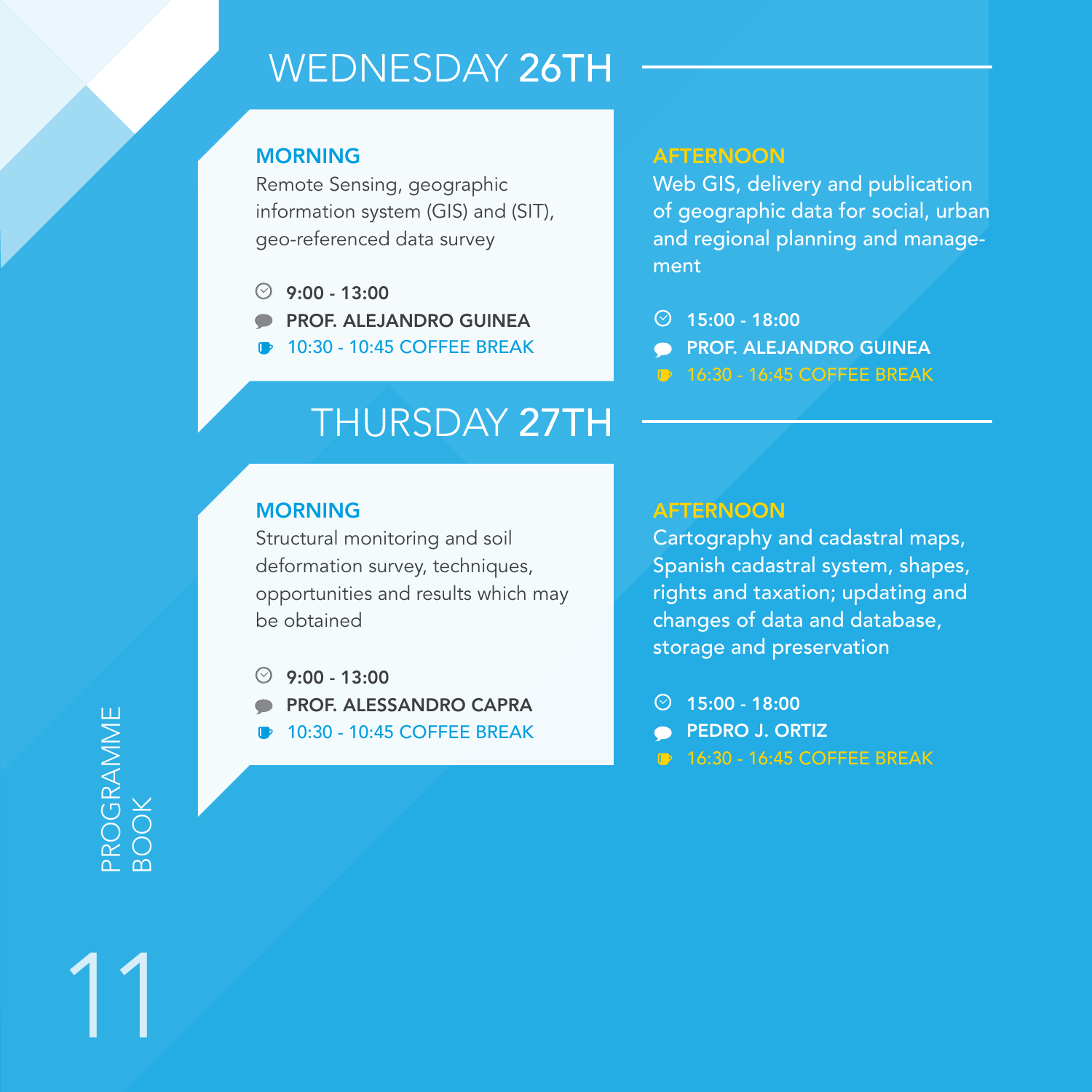## THURSDAY 28TH

#### MORNING

Visit to the Spanish Land Agency

- $9:00 13:00$
- PROF. PEDRO ORTIZ

#### **AFTERNOON**

Analysis and feedback on issues covered Meeting of guests, organisers and Spanish colleagues, with closing ceremony.

 $\odot$  15:30

» CLOSING CEREMONY DINNER WITH AUTHORITIES

 $\odot$  20:00

## SATURDAY 29TH DEPARTURES OF PARTICIPANTS

PROGRAMME PROGRAMME<br>BOOK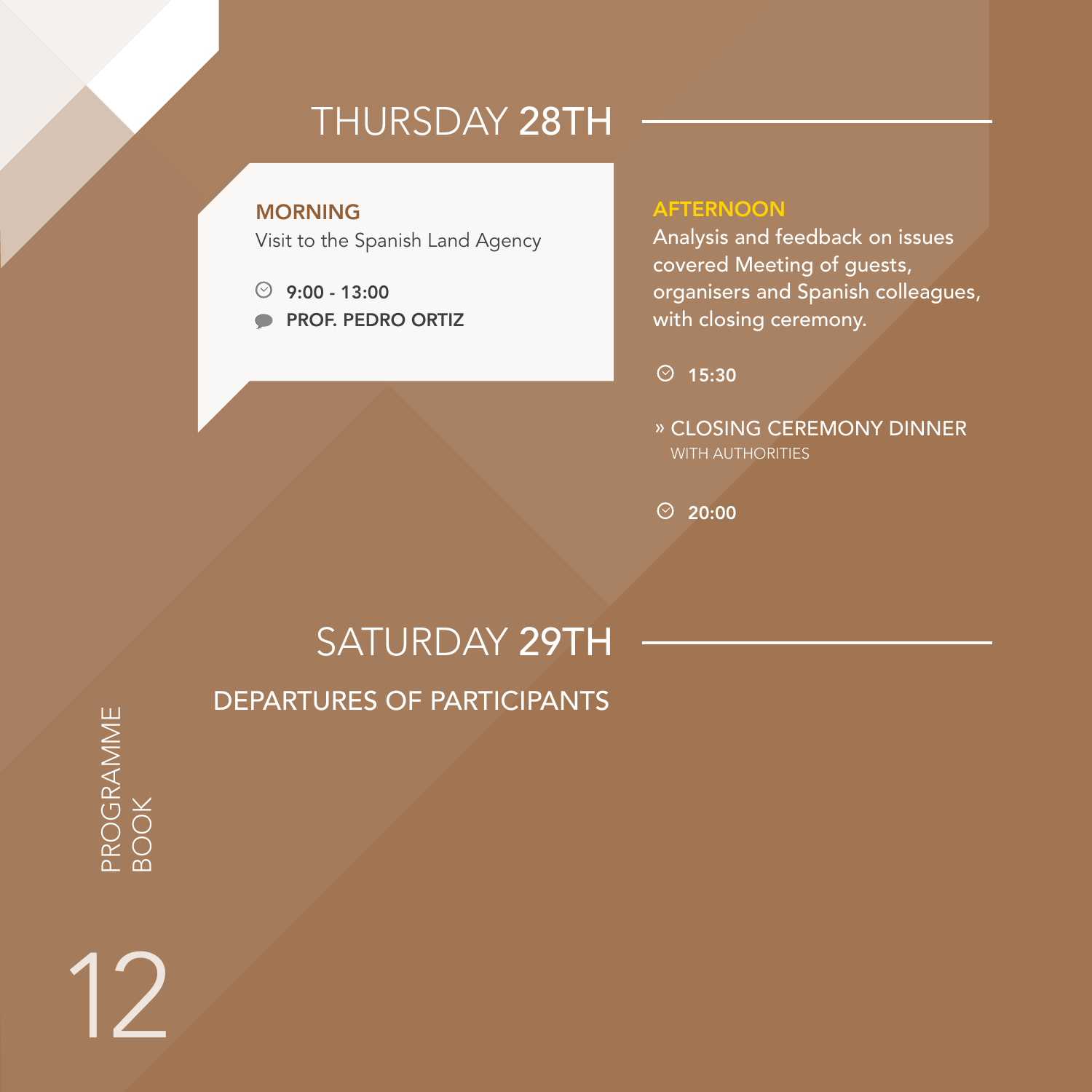## TEACHERS LIST

| <b>SURNAME</b>         | <b>NAME</b>  | <b>COUNTRY</b>                 | <b>COUNTRY</b> |
|------------------------|--------------|--------------------------------|----------------|
| <b>ZACHARIAS</b>       | <b>Nikos</b> | zaxarn@otenet.gr               | Greece         |
| CAPRA                  | Alessandro   | alessandro.capra@unimore.it    | Italy          |
| <b>RINAUDO</b>         | Fulvio       | fulvio.rinaudo@polito.it       | Italy          |
| <b>ROSSI</b>           | Gianni       | g.rossi@tecnobitmail.com       | Italy          |
| <b>BELLO</b>           | Ana Belen    | anabelen.bello@gmail.com       | Spain          |
| GONZALEZ-AGUILERA      | Diego        | daquilera@usual.es             | Spain          |
| <b>GUINEA DE SALAS</b> | Alejandro    | alejandro.guinea@geograma.com  | Spain          |
| ORTIZ                  | Pedro        | pedro.ortiz@coit-topografia.es | Spain          |
| ZAZO                   | Arturo       | arturo.zazo@upm.es             | Spain          |
| <b>CELIK</b>           | Rahmi Nurhan | rncelik@gmail.com              | Turkey         |
| <b>FORTE</b>           | Biagio       | biagio.forte@gmail.com         | Uk             |
|                        |              |                                |                |

TEACHERS TEACHERS<br>LIST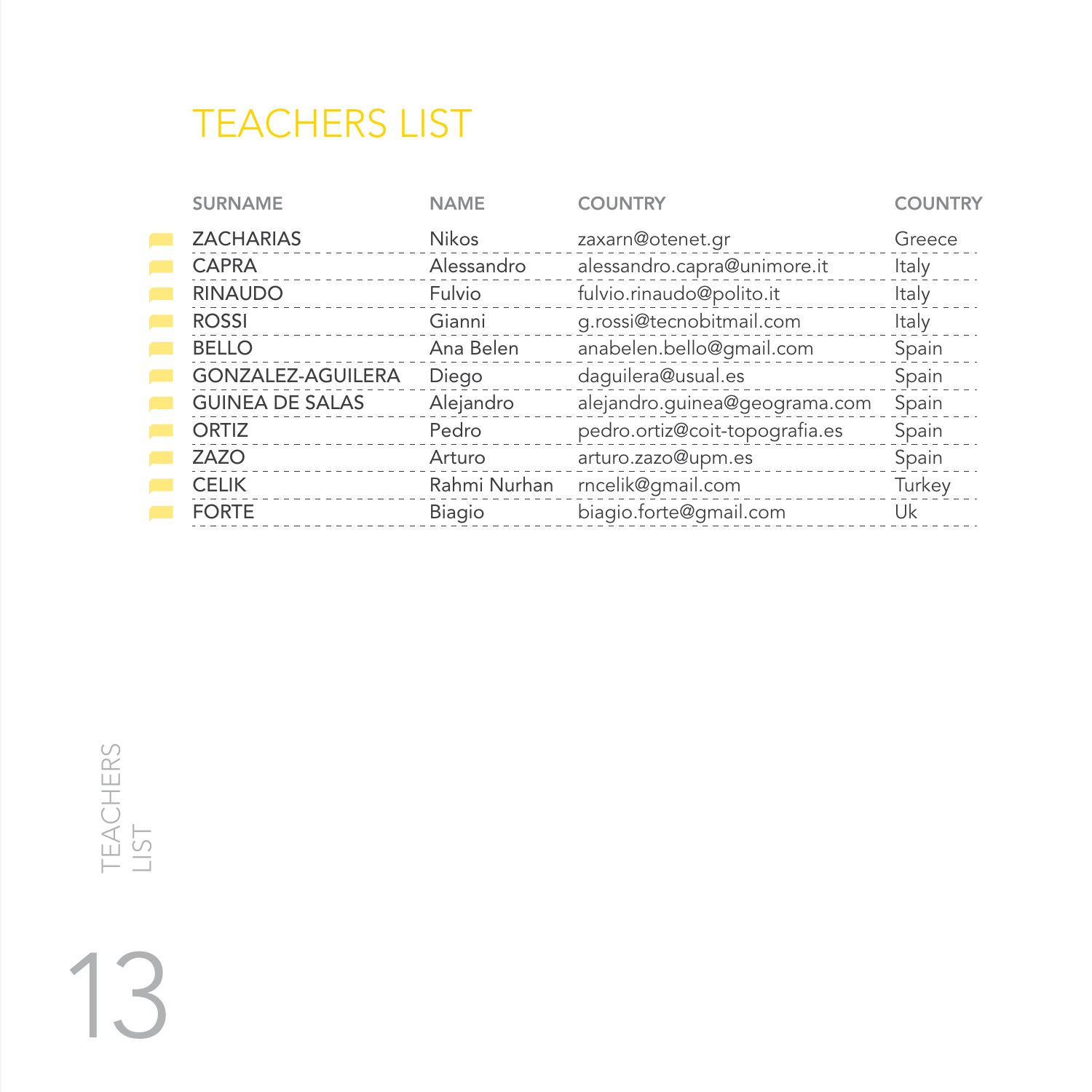## PARTICIPANTS LIST

| <b>SURNAME</b>                   | <b>NAME</b>                                                                              | <b>COUNTRY</b>                   |
|----------------------------------|------------------------------------------------------------------------------------------|----------------------------------|
| <b>BITRI</b><br>-------          | Morena                                                                                   | Albania                          |
| <b>HASA</b><br><u>.</u>          | Alban<br>$\mathcal{L} = \mathcal{L} \times \mathcal{L} = \mathcal{L} \times \mathcal{L}$ | Albania                          |
| <b>MILLJA</b><br>.               | Mikel<br>.                                                                               | Albania                          |
| <b>MARCHAL</b><br>$\sim$         | Gilles<br>___________                                                                    | Belgium                          |
| <b>CHEN</b><br>--------          | Yuqi<br>.                                                                                | China                            |
| ZHANG<br>.                       | Jia<br><u>.</u>                                                                          | China                            |
| <b>ZHENG</b>                     | Hao                                                                                      | China                            |
| ARENSMAN                         | Inka                                                                                     | Denmark                          |
| NØRNBERG                         | Jesper Rønbøg                                                                            | Denmark                          |
| JÜRINE<br>$- - - - - -$          | Ott<br>.                                                                                 | Estonia                          |
| SAVIKOV<br>.                     | Rasmus<br><u>.</u>                                                                       | Estonia                          |
| <b>SEPP</b><br>----------        | Marge<br>.                                                                               | Estonia                          |
| <b>ALIU</b>                      | Besim<br>.                                                                               | Fyr Of Macedonia                 |
| JULIAN                           | Drerup                                                                                   | Germany                          |
| <b>LYMPEROPOULOS</b>             | Spyridon                                                                                 | Greece                           |
|                                  |                                                                                          |                                  |
| <b>STOURNARAS</b>                | <b>Ilias</b><br>$- - - - - -$                                                            | Greece                           |
| <b>XILOURIS</b><br><u>Saadad</u> | Georgios<br><b>Contractor</b>                                                            | Greece                           |
| <b>ANDOLFI</b><br>.              | David                                                                                    | Italy                            |
| <b>BUONO</b>                     | Giuseppe                                                                                 | Italy                            |
| CATERISANO<br>.                  | Francesco<br>$\sim$ 100 $\sim$ 100 $\sim$                                                | $\sim$ 2000 $\sim$<br>Italy<br>. |
| <b>RACCAGNI</b>                  | Andrea<br><u>Socialist</u>                                                               | Italy<br><u>.</u>                |
| CALORE<br>.                      | Andrea<br>.                                                                              | Italy                            |
| <b>ROSA CLOT</b>                 | Luca                                                                                     | Italy                            |
| <b>SERAFINI</b>                  | Federico                                                                                 | Italy                            |

14

PARTICIPANTS PARTICIPANTS<br>LIST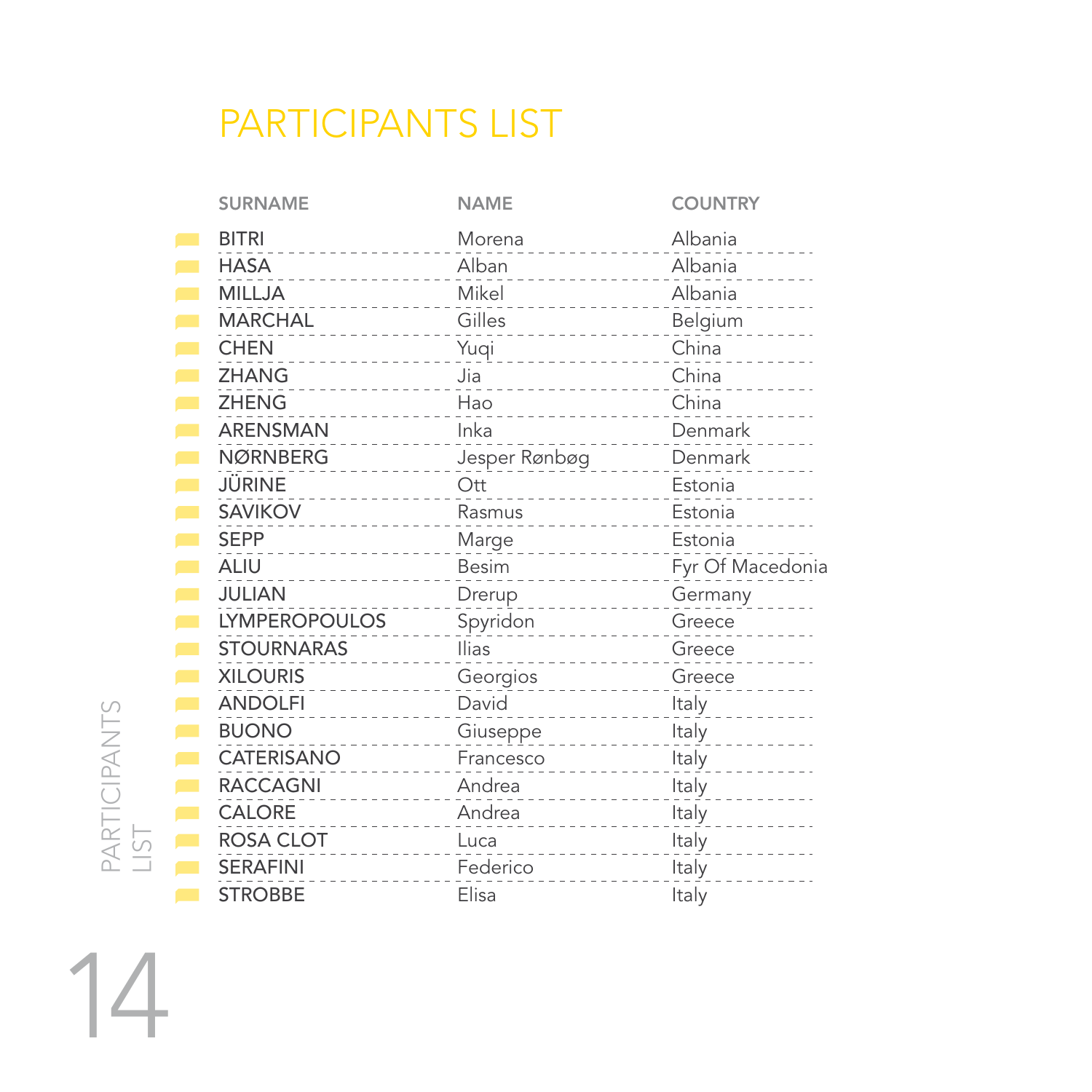## PARTICIPANTS LIST

| <b>SURNAME</b>                                                                                                                                                                                                                                                             | <b>NAME</b>                                                                                               | <b>COUNTRY</b>                       |
|----------------------------------------------------------------------------------------------------------------------------------------------------------------------------------------------------------------------------------------------------------------------------|-----------------------------------------------------------------------------------------------------------|--------------------------------------|
| <b>TRAPANI</b><br>.                                                                                                                                                                                                                                                        | Massimo                                                                                                   | Italy                                |
| DALMASSO Alessandro Italy                                                                                                                                                                                                                                                  |                                                                                                           |                                      |
| <b>BLAKAJ</b><br>.                                                                                                                                                                                                                                                         | Albina<br>------------                                                                                    | Kosovo                               |
| SALIHU                                                                                                                                                                                                                                                                     | Flutra Kosovo                                                                                             |                                      |
| <b>ALIJI</b><br>.                                                                                                                                                                                                                                                          | Demir<br>-----------------------                                                                          | Macedonia                            |
| Sergiu Moldova Moldova Sergiu Moldova                                                                                                                                                                                                                                      |                                                                                                           |                                      |
| <b>FEMIC</b>                                                                                                                                                                                                                                                               |                                                                                                           |                                      |
| JELOVAC Jelica                                                                                                                                                                                                                                                             |                                                                                                           | Montenegro                           |
| ABDELAAZIZ<br>ABDELAAZIZ<br>ABDELAAZIZ<br>ABDELAAZIZ                                                                                                                                                                                                                       |                                                                                                           |                                      |
| <b>MEHDI</b>                                                                                                                                                                                                                                                               |                                                                                                           |                                      |
|                                                                                                                                                                                                                                                                            |                                                                                                           | CERNENCHII lulia Republic Of Moldova |
| <b>KULIKOVA</b><br>.                                                                                                                                                                                                                                                       |                                                                                                           |                                      |
| KUZNETSOV Andrey Russian Federation                                                                                                                                                                                                                                        |                                                                                                           |                                      |
| SMIRNOVA<br>STRINGVA<br>STRINGVA<br>STRINGVA<br>STRINGVA<br>STRINGVA<br>STRINGVA<br>STRINGVA<br>STRINGVA<br>STRINGVA<br>STRINGVA<br>STRINGVA<br>STRINGVA<br>STRINGVA<br>STRINGVA<br>STRINGVA<br>STRINGVA<br>STRINGVA<br>STRINGVA<br>STRINGVA<br>STRINGVA<br>STRINGVA<br>ST |                                                                                                           |                                      |
| RAKUŠA<br>.                                                                                                                                                                                                                                                                | Martina Slovenia                                                                                          |                                      |
| <b>BOH</b><br>--------------                                                                                                                                                                                                                                               | Masa 2008 - 2010 - 2021 - 2022 - 2022 - 2022 - 2022 - 2022 - 2022 - 2022 - 2022 - 2022 - 2022 - 2022 - 20 | Slovenija                            |
| <b>KOTAR</b><br>.                                                                                                                                                                                                                                                          |                                                                                                           | Slovenija                            |
| ABREGO                                                                                                                                                                                                                                                                     | Olga ________________                                                                                     | Spain                                |
| LÁZARO GARCÍA                                                                                                                                                                                                                                                              |                                                                                                           | Spain                                |
| MARTINEZ NAVEIRA Ruben                                                                                                                                                                                                                                                     | .                                                                                                         | Spain                                |
| RODRIGUEZ ORTIZ Natalia                                                                                                                                                                                                                                                    |                                                                                                           | Spain                                |
| SERRANO MARÍN Daniel                                                                                                                                                                                                                                                       |                                                                                                           | Spain                                |
| ARSLAN                                                                                                                                                                                                                                                                     | Adil Enis                                                                                                 | Turkey<br>Turkey                     |
| <b>DEMIRCI</b>                                                                                                                                                                                                                                                             | Pinar<br>.                                                                                                | Turkey_______                        |
| <b>GURBUZ</b>                                                                                                                                                                                                                                                              | Gokhan                                                                                                    | Turkey                               |

15

PARTICIPANTS PARTICIPANTS<br>LIST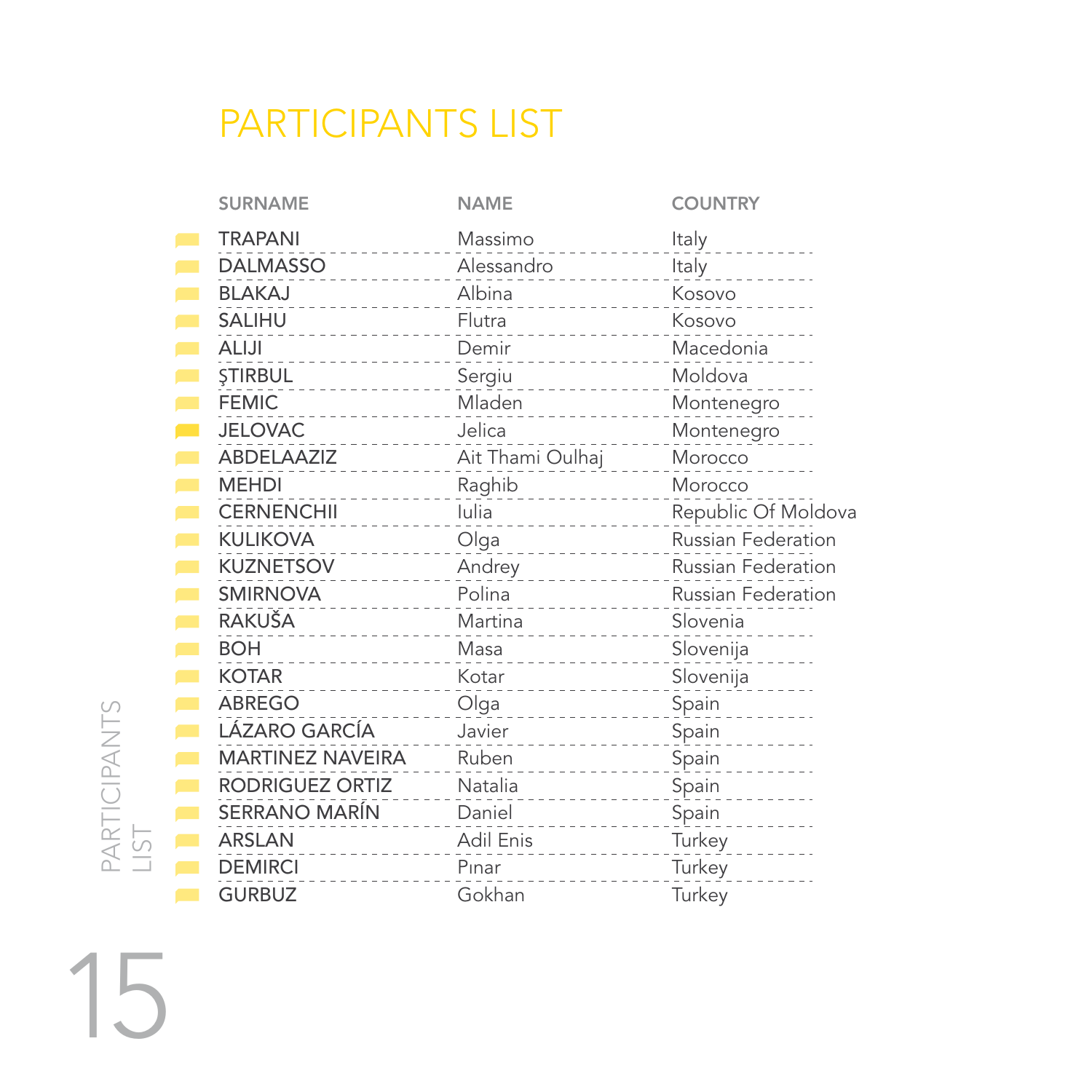## CONTACTS & INFO

#### MARIA GRAZIA SCORZA

Piazza Colonna, 361 00187 Rome - ITALY

TEL +39.06.42.03.161 DIR MOB +39.336.92.14.47 +39.06.42.03.167.3

MAIL m.scorza@cng.it

CONTACTS & CONTACTS &<br>INFO